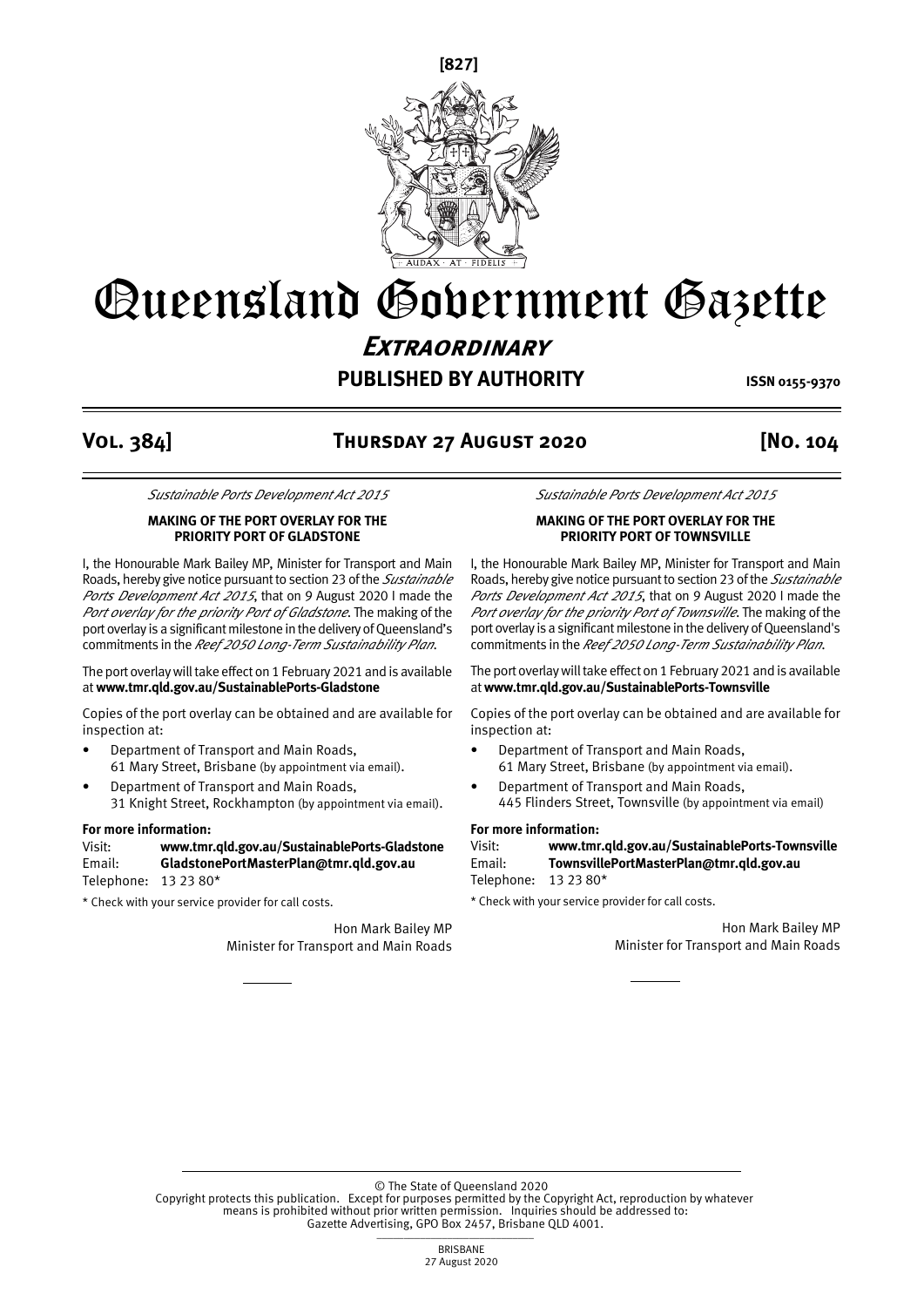**This page has been left blank intentionally**